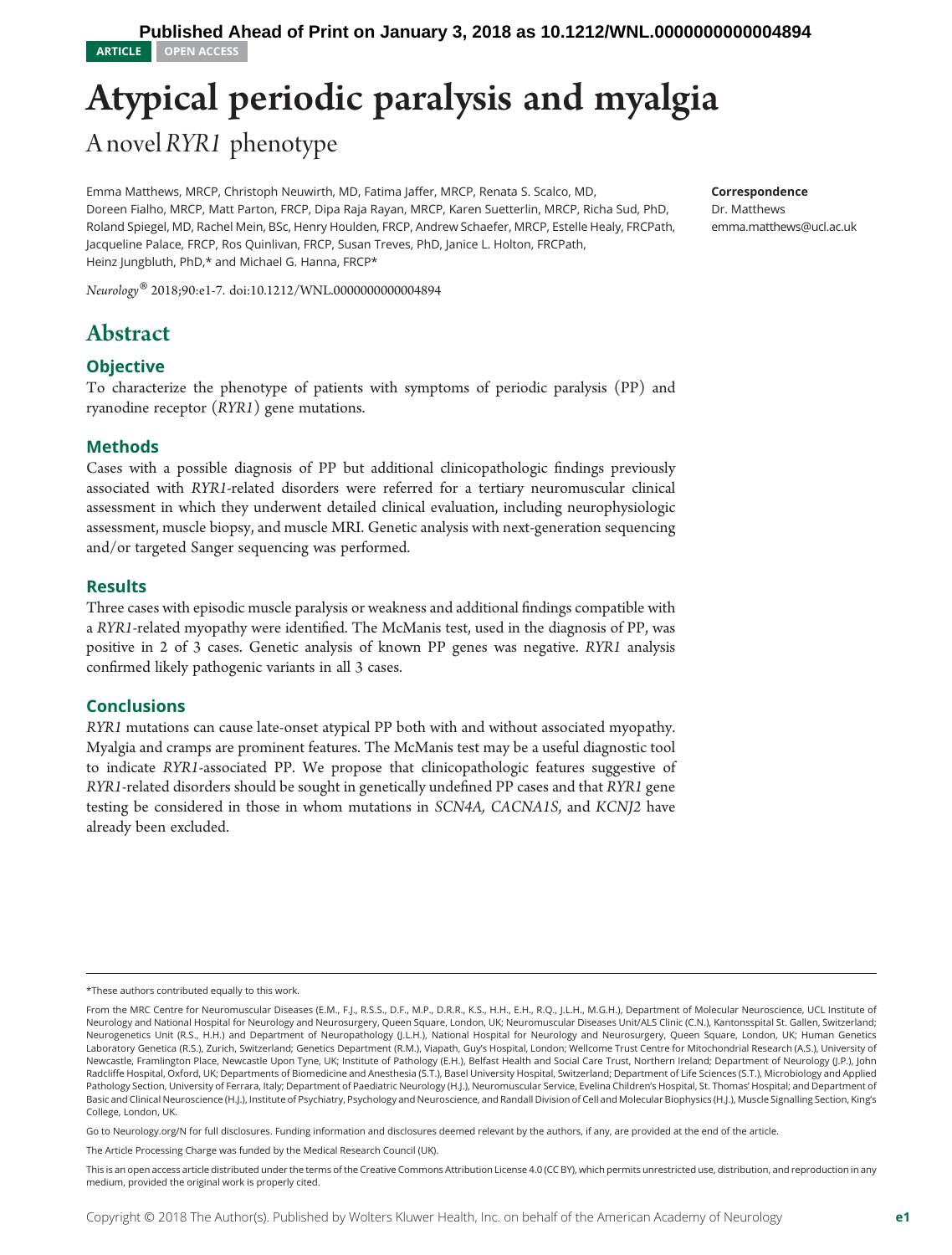# **Glossary**

 $CAMP =$  compound muscle action potential;  $MH =$  malignant hyperthermia;  $MMD =$  multiminicore disease;  $PEG =$ percutaneous endoscopic gastrostomy;  $PP =$  periodic paralysis;  $RYR1 =$  ryanodine receptor.

The skeletal muscle ryanodine receptor (RYR1) gene encodes the principal sarcoplasmic reticulum calcium release channel with a crucial role in excitation-contraction coupling. Mutations in RYR1 are the most common genetic cause of nondystrophic neuromuscular disorders, $1,2$  associated with a wide spectrum of clinicopathologic features, ranging from various early-onset congenital myopathies—central core disease,<sup>3</sup> multiminicore disease  $(MmD)$ ,<sup>4</sup> centronuclear myopathy, $^{\mathrm{5}}$  and congenital fiber type disproportion $^{\mathrm{6}}$ —to the malignant hyperthermia (MH) susceptibility trait. RYR1 mutations may also give rise to episodic neuromuscular manifestations, including exertional myalgia and rhabdomyolysis,<sup>7</sup> a late-onset axial myopathy, $8,9$  and have recently been associated with a novel bleeding disorder due to abnormal smooth muscle cell contractility.<sup>10</sup> Episodes of atypical periodic paralysis (PP) have been previously reported in a single patient with a recessive RYR1-related myopathy, $11$ but it has been unclear whether this phenotype was unique to the reported individual or common across different RYR1 genotypes. The association between RYR1 and PP is not entirely unexpected, considering that dysfunction of Cav1.1, the other key player involved in excitation-contraction coupling and the principal RYR1 interactor, is the most common cause of primary PP. Recently, both dominant and recessive families with a Cav1.1-related myopathy have been described, $12$  suggesting further phenotypic overlap between RYR1 and Cav1.1 dysfunction and a continuum between myopathic and episodic phenotypes due to mutations in these genes. Here, we report 3 additional RYR1-mutated patients presenting with PP episodes and variable additional myopathic manifestations.

# Methods

We examined cases referred with a possible diagnosis of PP but additional clinicopathologic findings previously associated with RYR1-related disorders to the national referral center for skeletal muscle channelopathies in the United Kingdom and to the Swiss Neuromuscular Diseases Unit Center.

## Standard protocol approvals, registrations, and patient consents

All procedures were conducted as part of routine clinical care. The study was performed under the ethics guidelines issued by our institution, with written informed consent obtained from all participants for genetic studies.

Genetic analysis for PP genes SCN4A, CACNA1S, and KCNJ2 was performed at the Neurogenetics Unit, National Hospital for Neurology and Neurosurgery as provided by the Channelopathy Highly Specialized National Service for rare disease. Samples underwent next-generation sequencing on an Illumina HiSeq after enrichment with an Illumina custom Nextera Rapid Capture panel (Illumina, Inc, San Diego, CA). For case 2, the library preparation and enrichment were performed with TruSight One kit (Illumina) according to protocol instructions, allowing analysis of a panel of  $\approx$ 5,000 genes (including PP genes and RYR1). The library was quantified with the Qubit 2.0 Fluorometer system (Thermo Fisher Scientific, Waltham, MA), and  $2 \times 250$ -bp paired-end sequencing was performed on the MiSeq sequencer (Illumina), as well as sequences alignment (Burrows-Wheeler aligner) and variant calling (Genome Analysis Toolkit variant caller). The variants were then analyzed with VariantStudio (Illumina).

Additional targeted RYR1 Sanger sequencing of all cases was performed at the Diagnostic DNA Laboratory at Guy's Hospital, London.

# Results

## Case 1

A 54-year-old man was born 7 weeks prematurely. An atrial septal defect was noted at birth and corrected at the age of 5 years. Walking was delayed until the age of 2 years. He was never able to run or to keep up with peers physically because of weakness of his arms and legs. In early childhood, he toewalked, ultimately requiring Achilles tendon lengthening. Symptoms were effectively stable throughout childhood, but from the age of 20 years, there was slowly progressive proximal weakness.

At the age of 34 years, after a flu-like illness, he complained of a change in symptoms. He reported episodes of sudden severe myalgia followed by profound muscle weakness in either 1 limb or the entire body from the neck down lasting for several hours. Examination demonstrated a waddling gait and pronounced lumbar lordosis and mild dysmorphic features with a long thin face and high arched palate. Mild bilateral ptosis with a complex ophthalmoplegia most marked on upgaze, a typical finding in recessive RYR1-related myopathies, was noted. There was bilateral facial and sternocleidomastoid weakness with additional proximal upper and lower limb weakness. Reflexes were 1+, and there were no sensory abnormalities. Cardiac examination demonstrated atrial fibrillation for which he underwent cardioversion. Because of the change in symptoms, a muscle biopsy was performed. Although core-like structures were seen, they were not felt to be typical of central core disease, a common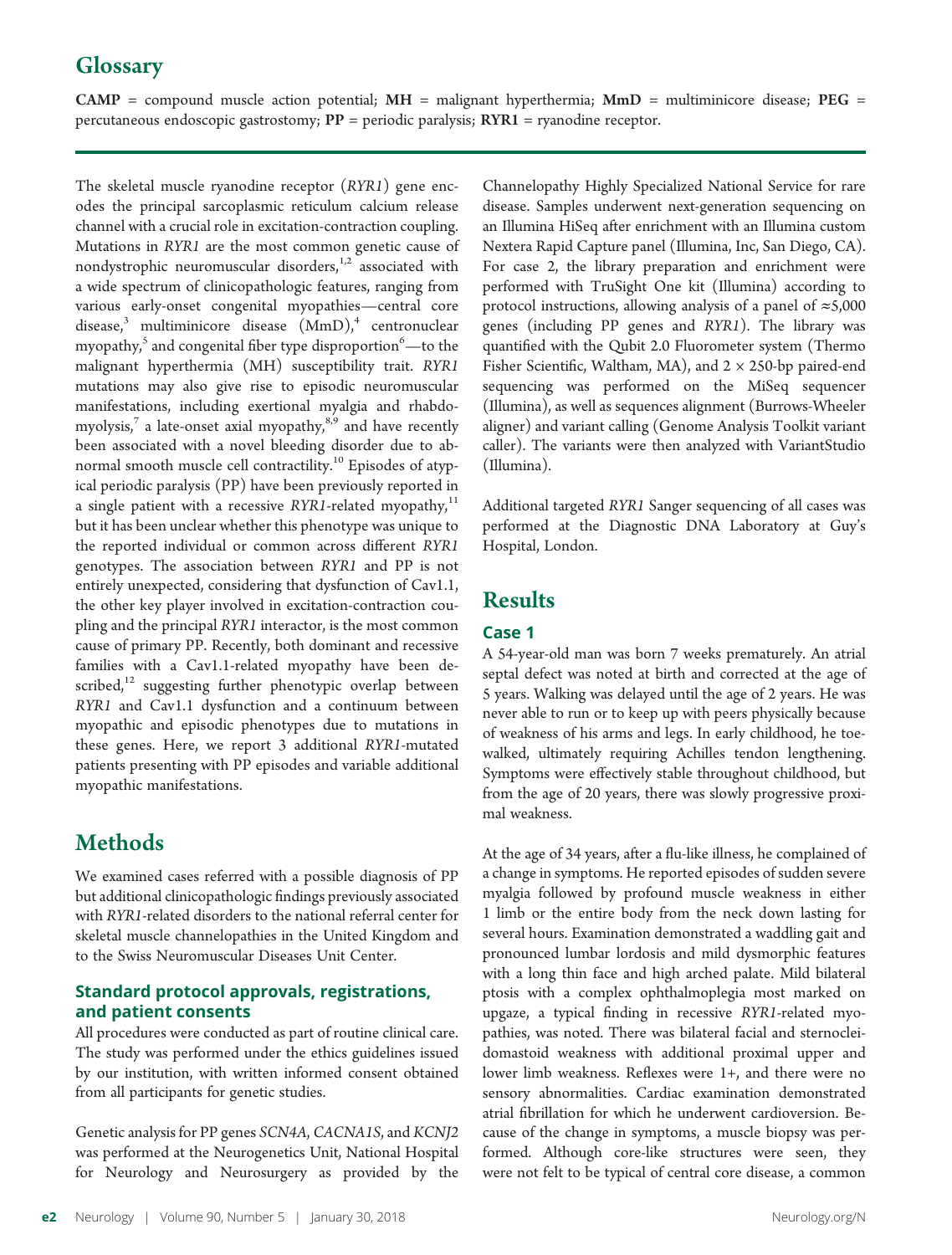RYR1-related myopathy, and no definitive diagnosis was reached (figure 1).

From this point, he continued to complain of episodes of temporary worsening of limb weakness 2 to 3 times a year lasting for several days. He could identify no specific triggers. At the age of 38 years, he presented with an episode of severe neck flexor and bulbar weakness. Over the course of 9 days, his neck flexor weakness improved to baseline. Bulbar function remained impaired, and a percutaneous endoscopic gastrostomy (PEG) tube for feeding was inserted. However, he continued to report fluctuant improvement in his swallow, on some days being entirely reliant on the PEG and on others managing a soft diet. Fourteen months after the PEG insertion, he attended clinic and reported that he no longer used it and consistently managed a normal diet. Videofluoroscopy demonstrated only minor persisting abnormalities, and the PEG was removed at his request.

Over subsequent years, he continued to experience acute attacks of myalgia followed by weakness. When care was transferred to us, he was reinvestigated, including a repeat muscle biopsy at the age of 42 years (figure 2), which on this occasion revealed mild loss of oxidative enzyme activity in the central region of many fibers, but classic central cores were not observed.

Electrophysiologic tests showed myopathic EMG features, normal repetitive stimulation, mildly abnormal jitter, and occasional blocking on single-fiber EMG (including in extensor digitorum communis, biceps, and orbicularis oculi). While indicative of a mild neuromuscular junction transmission defect, this was thought likely to be a secondary phenomenon rather than a primary myasthenic feature.<sup>13</sup> Serologic testing for acetylcholine receptor antibodies and muscle-specific kinase antibodies was negative. The McManis test for PP was positive on 2 separate occasions (53% and 59% decrement in

Figure 1 Histology slides of muscle biopsies taken from case 1 at age (A) 34 and (B) 42 years



(A) Histologic examination of a right quadriceps muscle biopsy performed at age 34 years showed variation in fiber diameter and internalized nuclei with hematoxylin and eosin staining. (B) ATPase histochemistry at pH 4.3 indicated type I fiber predominance with decreased myofibrillar ATPase activity in corelike areas in up to 15% of type I fibers (red arrow). (C) Central absence of staining suggestive of cores was apparent in type I and II fibers in the nicotinamide dinucleotide tetrazolium reductase preparation (black arrows), and central reduction in oxidative enzyme activity was confirmed by succinate dehydrogenase staining (D, black arrow). Scale bar in A represents 100 μm in (A) and (C), 200 μm in (B), and 50 μm in (D).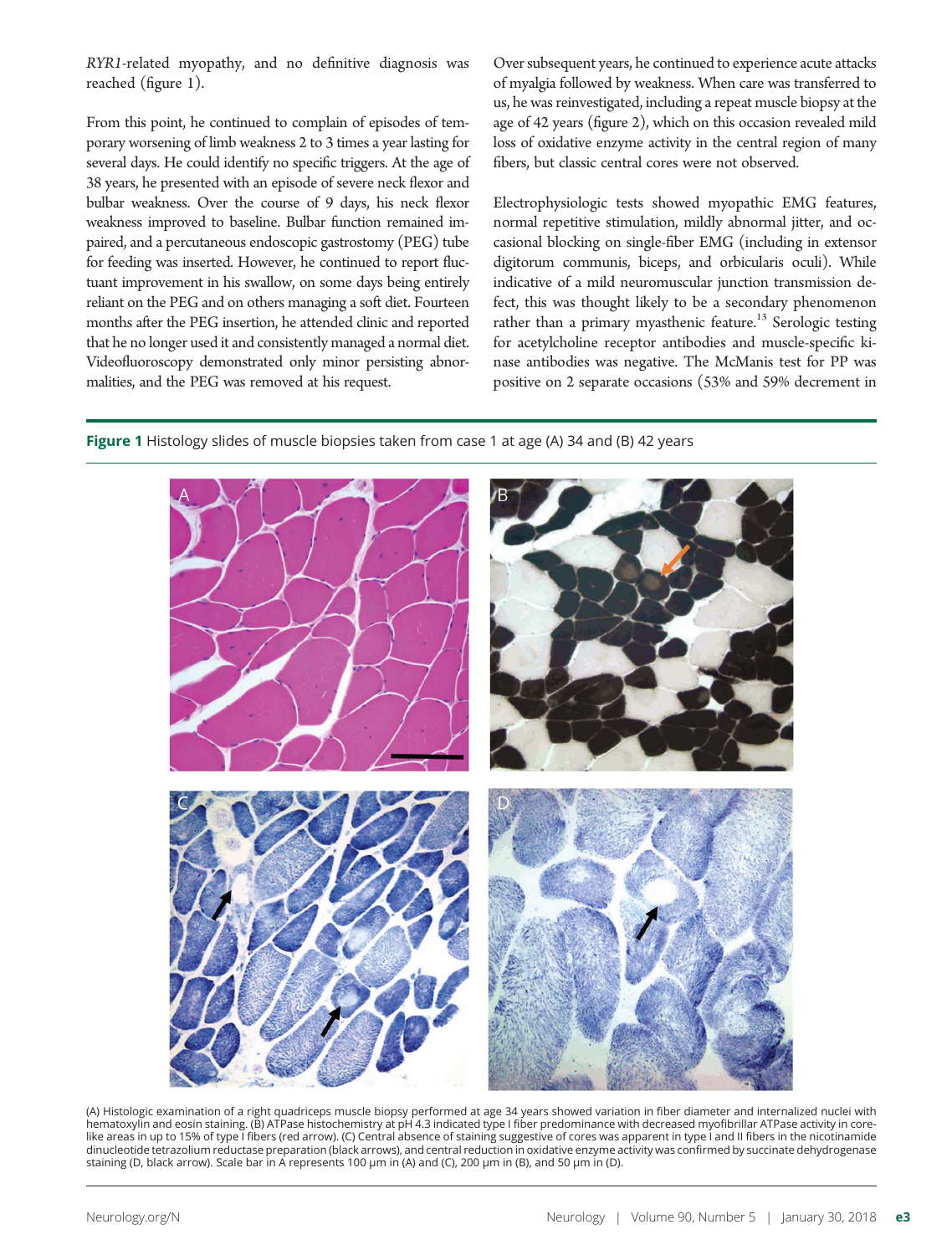Figure 2 Histologic examination of a right biceps muscle biopsy



Histologic examination of a right biceps muscle biopsy performed at age 42 years showed (A) variation in fiber diameter and increased internal nuclei with (B) occasional fibers showing central basophilia (arrow) and (C) a small number of necrotic fibers.Gomori trichrome staining suggested regions with reduced mitochondrial staining (arrow). (E) ATPase histochemistry indicated focal type I fiber predominance (darkly stained fibers). (F) Mild central pallor suggestive of cores was apparent in type I and II fibers in the nicotinamide adenine dinucleotide tetrazolium reductase preparation (arrows), and (G) central reduction in oxidative enzyme activity was confirmed by cytochrome oxidase histochemistry. Scale bar in represents 260 μm in (E); 100 μm in (A), (F), and (G); and 50 μm in (B–D).

compound muscle action potential [CMAP] amplitude). MRI demonstrated fatty infiltration of all thigh muscles, in particular the adductor magnus, which was almost completely replaced by fat, with relative sparing of the vastus lateralis, rectus femoris, gracilis, and semitendinosus, a pattern of selective involvement previously associated with RYR1-related myopathies. $^{14,15}$  There was no family history of similar symptoms. Genetic analysis revealed *RYR1* variants Arg109Trp, previously described<br>with MmD and ophthalmoplegia,<sup>4,16</sup> a variant of uncertain

significance Met $485$ Val, $4$  and the novel although presumed truncating variant Gln70X. Testing for congenital myasthenia and PP genes was negative. His unaffected mother carried the Gln70X variant. It was not possible to obtain DNA from his father.

## Case 2

A 42-year-old Swiss woman presented with intermittent weakness of the limbs lasting from several minutes to 2 days.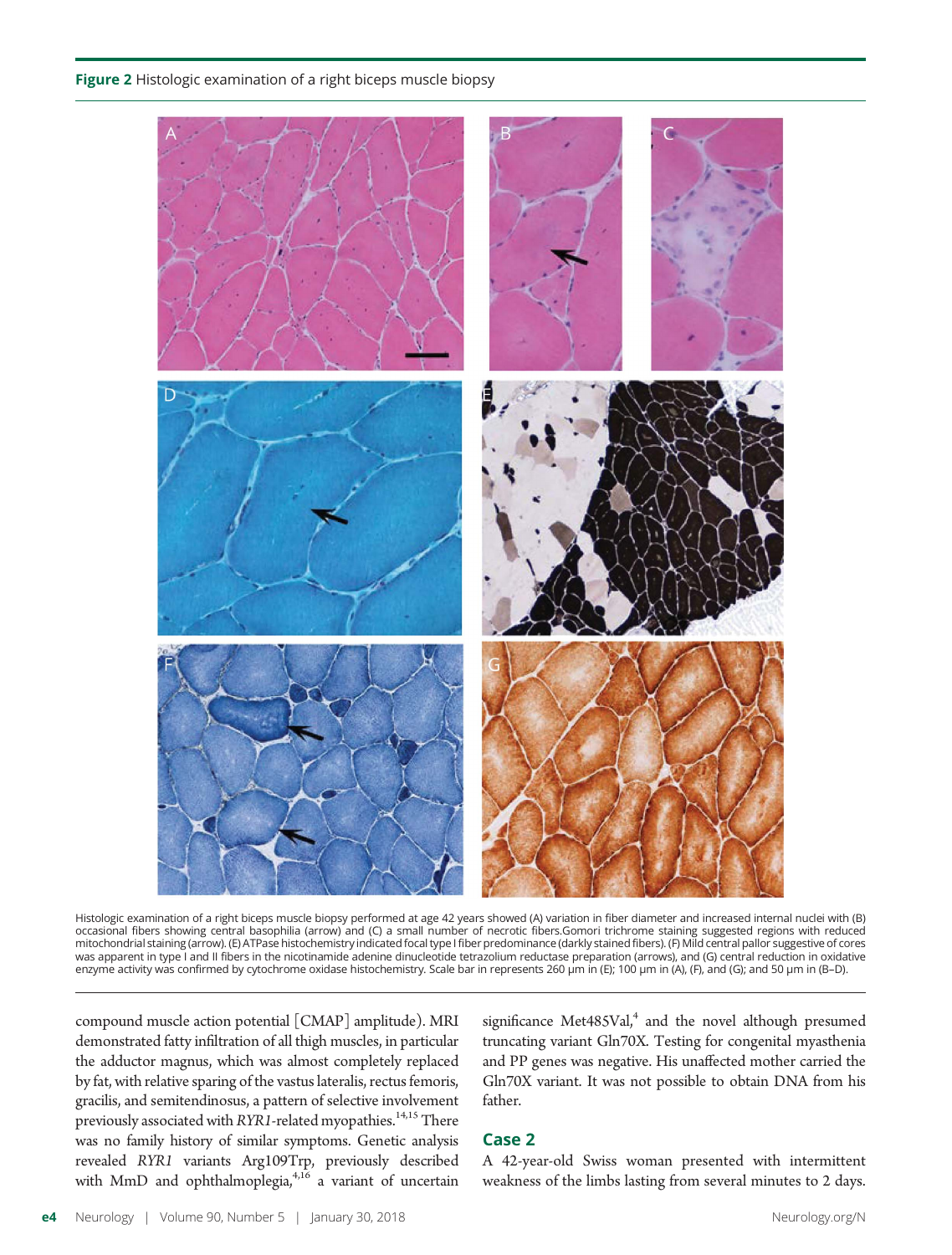Medical history was notable for migraine and 3 caesarean sections. The first episode of flaccid paresis occurred during her first pregnancy at the age of 23 years with a fall from the couch when she could not move her right arm and leg for several minutes, without associated disturbance of cognition or sensory symptoms. Examination at the emergency room after recovery was normal. Brain imaging was not performed because of the pregnancy. Two subsequent EEGs were normal, and no specific diagnosis was made at the time. She had a history of migraine, and we cannot definitively exclude the possibility that this first episode of unilateral weakness was a migraine aura without headache. However, her typical migraine episodes are headache and are distinct from this presentation. Fifteen years later, while driving, she noted weakness of her arms, legs, and trunk severe enough to warrant stopping the car. Weakness recovered slowly after 15 minutes. A similar episode occurred a few months later. Potassium levels and clinical examination when asymptomatic were normal. Subsequently, the frequency of similar episodes with flaccid paresis of her limbs, affecting predominantly the legs and lasting several minutes, increased and they occurred daily, always after resting. No correlation with food intake or fasting was reported. In addition, she complained of painless cramps in her arms and legs muscles, which could become painful if she tried to stretch her muscles. These lasted up to 10 minutes and also occurred during sleep.

A detailed neurologic examination at the age of 42 years revealed no abnormalities. A relatively thin and long face with a small lower jaw was noted, but she was not overtly dysmorphic. On follow-up examination, she presented with flaccid weakness of her right hand lasting for 2 days. Motor and sensory nerve conduction studies, repetitive motor nerve stimulation, and EMG in the limbs and paravertebral muscles performed after recovery from the acute episode were unremarkable. The McManis test was negative. Laboratory testing revealed no thyroid dysfunction; electrolytes and creatine kinase were normal. Muscle biopsy of the tibialis anterior muscle was unremarkable. Genetic testing revealed RYR1 gene variants Arg1507Gln and Gly2446Ser in trans. Arg1507Gln is a missense variant with a minor allele frequency of 0.00001 in ExAC that has been previously found in other myopathic phenotypes. Gly2446Ser, although not previously reported, localizes to a recognized MH-associated mutational hot spot ([www.emhg.org\)](http://www.emhg.org). PP gene testing was negative.

#### Case 3

This 49-year-old man reported experiencing episodes of minor limb weakness after strenuous exercise that lasted a few hours from the age of 14 years. He had his first full attack of muscle paralysis at the age of 29 years. He awoke in the morning after a day of strenuous exercise to find that he was unable to walk. From this age on, he experienced multiple similar episodes. All muscles from the neck down could be weak, although the legs were predominantly and most severely affected. Symptoms usually lasted for several hours

but could persist for as long as 48 hours. In the recovery phase, he reported that the limbs could be painful as strength returned. Symptoms could be provoked by exercise, intense heat, or a carbohydrate-rich meal late at night.

Medical history was notable for 2 complicated general anesthetics in childhood, although the exact circumstances were unclear and medical records unavailable. His parents were advised after these that he may be at risk of MH and to inform clinicians before any future procedures requiring general anesthesia.

Examination was unremarkable, as was creatine kinase and MRI of the lower limbs. EMG and nerve conduction study were normal, but the McManis test for PP was positive with an exercise-induced reduction of CMAP of 68%. A biopsy of the tibialis anterior muscle demonstrated variation in fiber size, an increase in internal nuclei, and 1 ring fiber (figure e-1, [http://](http://links.lww.com/WNL/A96) [links.lww.com/WNL/A96\)](http://links.lww.com/WNL/A96). A type I fiber predominance was interpreted as normal for the muscle biopsied. Genetic testing for PP genes was negative, but an RYR1 variant Arg1043His was identified. Another amino acid substitution at the same site, Arg1043Cys, previously associated with the MH trait but not functionally tested yet ([www.emhg.org\)](http://www.emhg.org/), has been described.

## **Discussion**

We have previously reported a single patient with recessive RYR1-related MmD with additional episodic muscle weakness/paralysis.<sup>11</sup> Here, we have described 3 additional cases (summarized in the table). One was compound heterozygous for RYR1 nonsense and missense mutations and presented with later development of episodic symptoms in the context of a congenital myopathy, similar to our original patient reported by Zhou et al.<sup>17</sup> who showed a comparable genotype and phenotype. The other 2 patients had an episodic phenotype without myopathy and were either heterozygous for or compound heterozygous for RYR1 missense mutations (putatively) implicated in the MH trait, suggesting tentative genotypephenotype correlations. In all cases (including our original case), the onset of episodic muscle paralysis was from early adulthood onward, which is later than the onset typically seen in primary PP.<sup>17</sup> Although there were variable triggers, including exertion or rest after exertion, which is a typical trigger for PP, there was no consistent relationship to food or temperature across all the cases. Myalgia or cramp was a universal feature, indicating overlap with the spectrum of RYR1-related exertional myalgia/rhabdomyolysis, and this, together with the later age at onset, may be a phenotypic clue for future cases.

The McManis test was positive in 2 of 3 of our new cases. We retrospectively reviewed the source data for our previously reported case $11$  and found that the drop in CMAP amplitude when calculated from the postexercise increment was also >40%, indicating a positive test.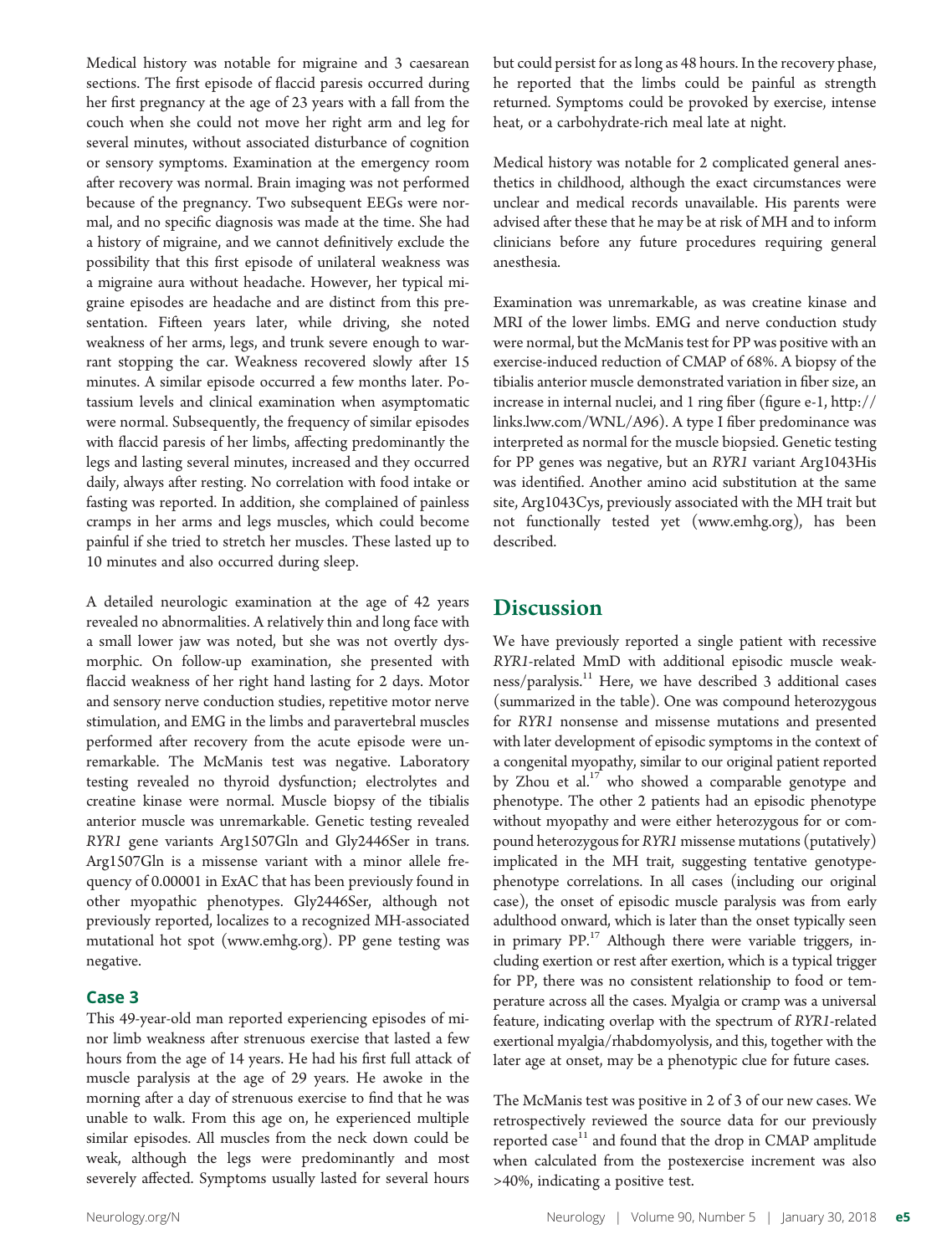|  |  |  |  |  | Table Summary of clinicopathologic features of cases with RYR1 gene variants and episodic weakness/paralysis |  |
|--|--|--|--|--|--------------------------------------------------------------------------------------------------------------|--|
|--|--|--|--|--|--------------------------------------------------------------------------------------------------------------|--|

| Symptoms                                                                                                                                                                                                      | <b>Examination</b>                                                                                                                            | CK,<br>IUI/L    | <b>EMG</b>                                                           | <b>McManis</b><br>test | <b>Muscle biopsy</b>                                                                                                          | RYR1<br>variants                          |
|---------------------------------------------------------------------------------------------------------------------------------------------------------------------------------------------------------------|-----------------------------------------------------------------------------------------------------------------------------------------------|-----------------|----------------------------------------------------------------------|------------------------|-------------------------------------------------------------------------------------------------------------------------------|-------------------------------------------|
| Hypotonia, respiratory and<br>feeding impairment at birth;<br>delayed motor milestones;<br>episodic limb weakness<br>lasting days from age 18 y;<br>cold- and exercise-induced<br>myalgia/cramp from age 26 y | High arched palate;<br>facial weakness:<br>ophthalmoplegia;<br>severe trunk and neck<br>weakness: moderate<br>limb weakness;<br>hyperlordosis | Normal<br>range | Myopathic                                                            | Positive               | Variation in fiber<br>size; increased<br>internal nuclei;<br>core-like structures                                             | Asp708Asn;<br>Arg2241X;<br>Arg2939Lys     |
| Delayed walking; early onset<br>proximal myopathy; episodic<br>myalgia followed by limb and<br>neck weakness lasting hours<br>to days from age 34 y;<br>fluctuant bulbar weakness                             | Long thin face; high<br>arched palate; proximal<br>myopathy; facial<br>weakness and ptosis;<br>ophthalmoplegia;<br>hyperlordosis              | 101             | Myopathic;<br>increased<br>jitter and<br>blocking on<br><b>SFEMG</b> | Positive               | Variation in fiber<br>size; increased<br>internal nuclei;<br>areas of central<br>pallor suggestive of<br>core-like structures | <b>Gln70X:</b><br>Arg109Trp;<br>Met485Val |
| Early history and<br>development normal;<br>episodic limb weakness from<br>age 23 y; cramps with<br>myalgia                                                                                                   | Long thin face                                                                                                                                | 120             | Normal                                                               | Negative               | Normal                                                                                                                        | Arg1507Gln;<br>Gly2446Ser                 |
| Early history and<br>development normal; minor<br>episodic weakness from age<br>14 y; episodic limb paralysis<br>and myalgia from age 29 y                                                                    | Normal                                                                                                                                        | 92              | Normal                                                               | Positive               | Type 1<br>predominance; 1<br>ragged red fiber<br>(+COX negative);<br>increased internal<br>nuclei; 1 ring fiber               | Arg1043His                                |
|                                                                                                                                                                                                               |                                                                                                                                               |                 |                                                                      |                        |                                                                                                                               |                                           |

A positive McManis test, to the best of our knowledge, has previously been described only in primary or secondary PP.<sup>18</sup> Given the direct interaction between the Cav1.1 channel implicated in the majority of cases of hypokalemic  $PP<sup>19</sup>$  and RYR1, it seems plausible that dysfunction of each may produce phenotypic mimics. This is supported by the observation of a profound disturbance of the normal Cav1.1/RYR1 interaction in 1 previous patient with RYR1-<br>related PP and other patients with recessive RYR1-related related PP and other patients with recessive RYR1-related<br>myonathies <sup>11,20</sup> Eurthermore, the recently described CACmyopathies.<sup>11,20</sup> Furthermore, the recently described CAC- $N41S$ -associated early-opest myopathy shares features of NA1S-associated early-onset myopathy shares features of predominantly axial weakness and ophthalmoplegia with  $RYR1$ -related myopathies $12$  and may also feature similar reductions of the Cav1.1 protein. However, the exact mechanism by which the RYR1 variants would cause an episodically unexcitable sarcolemma as demonstrated by a positive McManis test is unclear. On the basis of the recent observation of altered BK channel activity in RYR1-mutated smooth muscle cells,  $^{10}$  one possibility is via an impairment of BK channel–mediated membrane repolarization due to altered intracellular calcium homeostasis, but this requires further study.<sup>10,21,22</sup>

Other atypical PP phenotypes associated with motor neuropathy due to mitochondrial gene mutations have been described, $23$  demonstrating that the clinical symptoms may be seen in non–ion channel genetic disorders. Our data demonstrate that late-onset episodic muscle weakness or paralysis with prominent myalgia and cramps may be a more common RYR1-associated phenotype than the single case we previously

reported and may not be limited to a specific genotype. We suggest that cases compound heterozygous for RYR1 nonsense and missense mutations are more likely to have a concomitant early-onset myopathy. The McManis test may be a useful diagnostic tool in these cases, although a negative test does not exclude the possibility of RYR1 involvement.

We propose that clinicopathologic features suggestive of RYR1 disorders should be sought in genetically undefined PP cases and RYR1 gene testing considered in those in whom mutations in SCN4A, CACNA1S, and KCNJ2 have already been excluded.

## Author contributions

E. Matthews: drafting the manuscript for content, analysis or interpretation of data, study concept. C. Neuwirth and F. Jaffer: revising the manuscript for content, analysis or interpretation of data, study concept. R. Scalco, D. Fialho, M. Parton, R. Sud, R. Spiegel, R. Mein, D. Raja Rayan, K. Suetterlin, H. Houlden, A. Schaefer, E. Healy, J. Palace, R. Quinlivan, S. Treves, and J.L. Holton: revising the manuscript for content, analysis or interpretation of data. H. Jungbluth: drafting the manuscript for content, analysis or interpretation of data, study concept. M.G. Hanna: revising the manuscript for content, analysis or interpretation of data.

#### Acknowledgment

The authors are grateful to Mark Walker at Southampton for the retrieval of muscle histology slides.